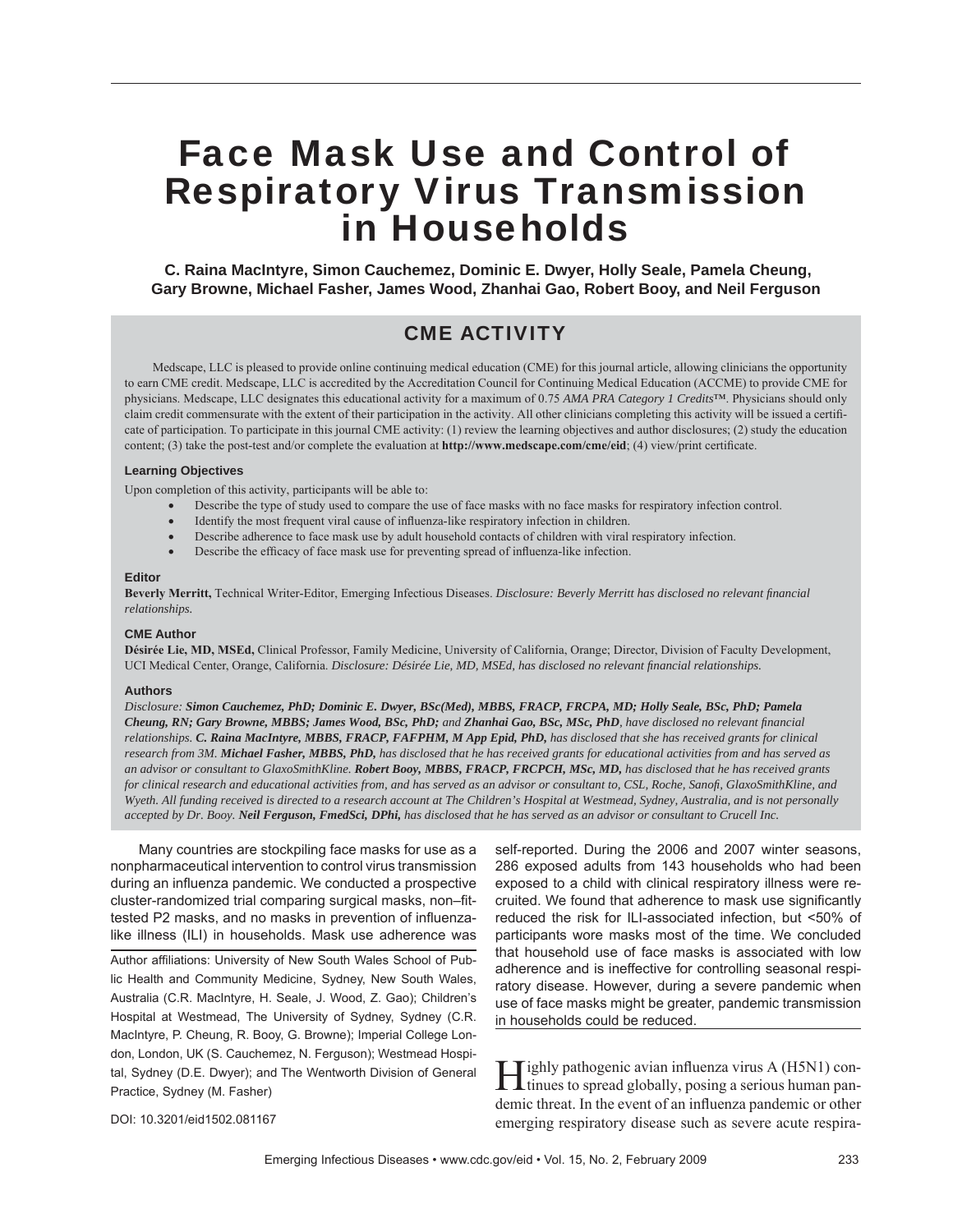tory syndrome (SARS), it is likely that antiviral drugs and vaccines will be in short supply or that delivery could be delayed. Therefore, nonpharmaceutical interventions such as mask use, handwashing, and other hygiene measures or school closure might be effective early control strategies. In contrast to pharmaceutical interventions, little is known about the effectiveness of nonpharmaceutical interventions in the community. A recent analysis gives estimates of the effect of school closure (*1*), and several prospective, randomized controlled trials of handwashing have been published (*2–11*). However, clinical trial data on the ability of face masks to reduce respiratory virus transmission in the community are limited to 1 published prospective trial, which showed lack of efficacy (12). In addition, adverse effects of wearing masks (particularly respirators) may affect compliance and effectiveness (*13–15*). Despite the lack of quantitative evidence, many countries have included recommendations in their pandemic plans on the use of face masks (*16–18*). We present the results of a cluster-randomized household study of the effectiveness of using face masks to prevent or reduce transmission of influenza-like illness (ILI).

# **Methods**

A prospective, cluster-randomized trial of mask use in households was conducted during the 2 winter seasons of 2006 and 2007 (August to the end of October 2006 and June to the end of October 2007) in Sydney, Australia. Enrollment in the study was restricted to households with  $\geq$ 2 healthy adults  $\geq$ 16 years of age; the adults had known exposure within the household to a child with fever and respiratory symptoms. Suitable households were identified at a pediatric health service comprising the emergency department of a pediatric hospital and a pediatric primary care practice in Sydney, New South Wales, Australia. The study protocol was approved by the local institutional review board.

#### **Randomization and Intervention**

Participating households were randomized to 1 of 3 arms by a secure computerized randomization process: 1) surgical masks (3M surgical mask, catalogue no. 1820; St. Paul, MN, USA) for 2 adults, to be worn at all times when in the same room as the index child, regardless of the distance from the child; 2)  $P2$  masks (3M flat-fold  $P2$ mask, catalogue no. 9320; Bracknell, Berkshire, UK), for 2 adults, to be worn at all times when in the same room as the index child, regardless of the distance from the child; and 3) a control group (no masks used). The P2 masks used have an almost identical specification as N95 masks used in the United States (*19*). According to New South Wales Health guidelines, pamphlets about infection control were provided to participants in all arms. Study participants and trial staff were not blinded, as it is not technically possible to blind the mask type to which participants were randomized. However, laboratory staff were blinded to the arm of randomization. Figure 1 shows the flow diagram for the trial as suggested by CONSORT guidelines (*20*).

#### **Recruitment and Follow-up**

Children 0–15 years of age seeking treatment at pediatric health services with fever (temperature  $>37.8$ °C) and either cough or sore throat were identified by an electronic triage system. Parents or primary caregivers were approached in the waiting room, and that household was invited to join the study if all of the following criteria were satisfied: 1) the household contained  $\geq 2$  adults  $\geq 16$  years of age and 1 child 0–15 years of age; 2) the index child had fever (temperature  $>37.8$ °C) and either a cough or sore throat; 3) the child was the first and only person to become ill in the family in the previous 2 weeks; 4) adult caregivers consented to participate in the study; and 5) the index child was not admitted to the hospital.

If eligibility criteria were satisfied, adults from the household were enrolled in the study. Enrolled adults and



Figure 1. Flow diagram of recruitment for the prospective cluster–randomized trial, Sydney, New South Wales, Australia, 2006 and 2007 winter influenza seasons.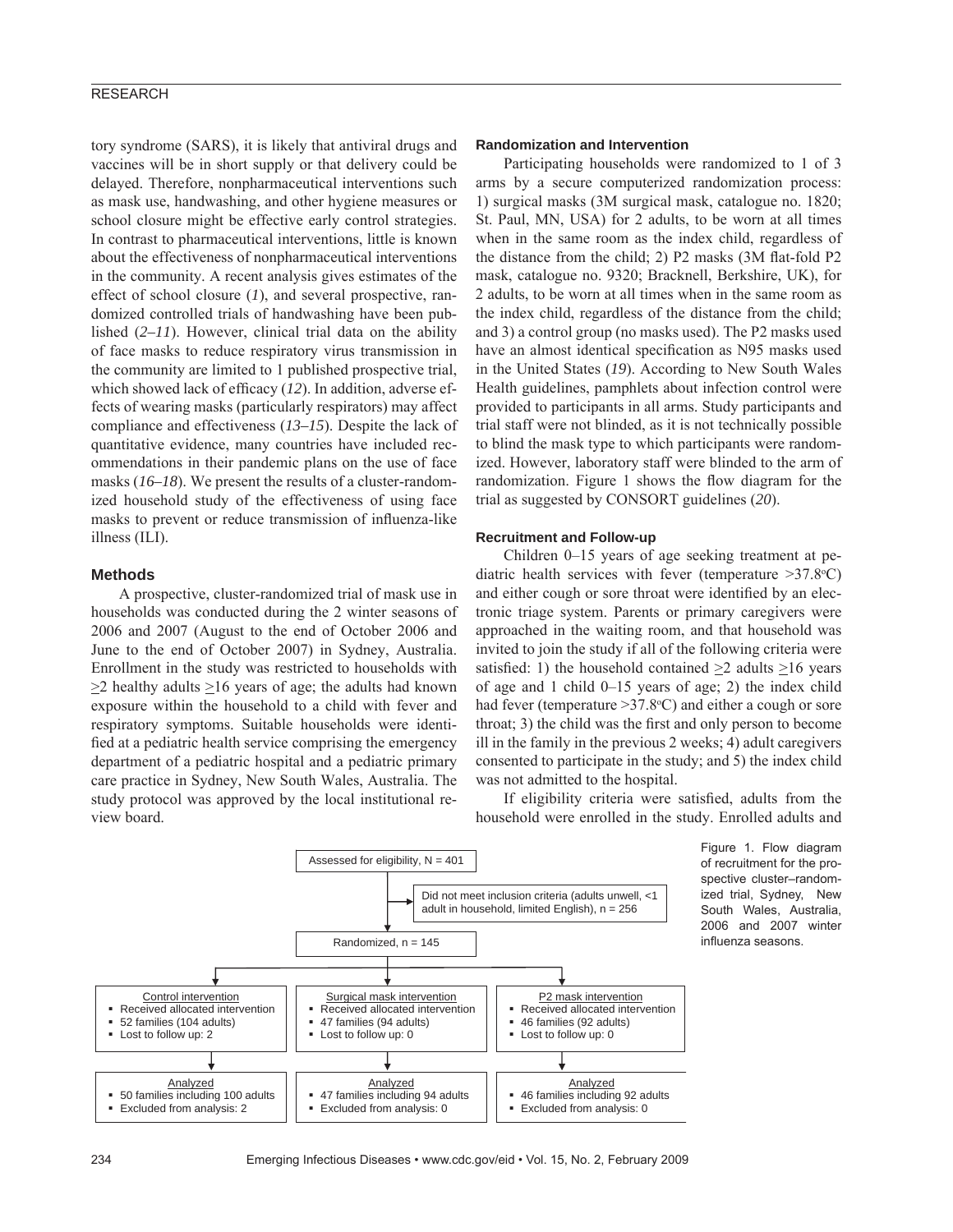any siblings of the index child were then evaluated for respiratory symptoms and signs (fever, history of fever or feeling feverish in the past week, myalgia, arthralgia, sore throat, cough, sneezing, runny nose, nasal congestion, headache). If any of these symptoms were present, the family and household were excluded. Sociodemographic and medical information including influenza vaccination history (both the index child and participating adults) was obtained using a researcher-administered questionnaire. Medication use was also recorded. The index case-patient had combined nasal (each nostril) and throat swabs collected for multiplex reverse transcription–PCR (RT-PCR) testing. The household was randomized to 1 of the 3 arms, allocated the appropriate mask type, and educated about infection prevention. Formal fit testing of the P2 masks was not performed, but information pertaining to the correct method for fitting and disposing of the masks was provided. Over the next week, participants were contacted by telephone daily to determine if symptoms had developed and to record adherence to mask use throughout the day.

Each household was supplied with a thermometer to measure the temperature of symptomatic adult participants twice daily. If study staff determined that a participant had developed respiratory disease symptoms at follow-up, a home visit was conducted on the same day and the participant was swabbed and tested for respiratory viruses (see methods described below). Symptomatic participants were then followed up daily for 2 weeks.

Because all respiratory pathogens share similar transmission mechanisms—aerosol, droplet, and fomite spread (although the relative role of these factors may vary among different viruses and in different clinical situations)—we deliberately considered a broad definition of clinical cases consistent with a wide range of common respiratory viruses. Respiratory viruses detected in the study included influenza A and B, respiratory syncytial virus (RSV), adenovirus, parainfluenza viruses (PIV) types  $1-3$ , coronaviruses 229E and OC43, human metapneumovirus (hMPV), enteroviruses, and rhinoviruses.

Adherence to face mask use was specifically monitored during each household follow-up. Measuring adherence and reasons for nonadherence is critical for evaluating the efficacy of mask use for reducing treatment and for providing practical advice on future use of face masks. Exit interviews with participants in the surgical mask and the P2 mask arms were conducted to gain further insights into adherence.

#### **Sample Collection and Laboratory Testing**

Rayon-tipped, plastic-shafted swabs were inserted separately into each participant's nostrils and pharynx, placed into viral transport media, and transported immediately to the laboratory or stored at  $4^{\circ}$ C if transport was delayed. Nose and throat swabs of index children and adult participants with symptoms of respiratory illness were tested by using nucleic acid and a series of multiplex RT-PCR tests  $(21)$  to detect influenza A and B and RSV, PIV types  $1-3$ , picornaviruses (enteroviruses or rhinoviruses), adenoviruses, coronaviruses 229E and OC43, and hMPV.

# **Case Defi nition**

To include the broadest possible spectrum of clinical syndromes occurring among enrolled adults (*22*), during follow-up we defined ILI by the presence of fever (temperature >37.8°C), feeling feverish or a history of fever, >2 symptoms (sore throat, cough, sneezing, runny nose, nasal congestion, headache), or 1 of the symptoms listed plus laboratory confirmation of respiratory viral infection. The choice of a relatively broad clinical case definition was dictated by our interest in interrupting transmission of a broad range of respiratory viruses. Laboratory-confirmed cases during the follow-up were defined by the presence of >1 of the symptoms listed above plus laboratory detection of a respiratory virus.

#### **Study Outcomes and Analysis**

The primary study outcomes in enrolled adults were the presence of ILI or a laboratory diagnosis of respiratory virus infection within 1 week of enrollment. Given that we demonstrated some dual infections and that there may be a variable sensitivity of RT-PCR for different respiratory viruses, we included all incident infections in adults (by clinical case definition and laboratory testing) in the analysis. We also measured the time from recruitment to infection. Causal linking of the outcomes of ILI and adherence to use of face masks required consideration of the timing of both.

Analysis of primary outcomes was by intention to treat. We performed a multivariate Cox proportional-hazards survival analysis to study secondary outcomes and determine how time lag from recruitment to infection of a secondary case-patient was affected by explanatory covariates (*23*). Gaussian random effects were incorporated in the model to account for the natural clustering of persons in households (*24*). The day of infection was reconstructed from the day of symptom onset under the assumption that the incubation period was 1–2 days. To account for exposures that occurred before recruitment, the time when survival analysis started was defined as the maximum value between the day of recruitment minus the incubation period and the start of illness in the index case. (For example, assume a household recruited on day 0 and an incubation period of 2 days. If illness in the index case began on day  $-3$ , then the survival analysis began on day  $-2$ ; if illness in the index case began on day –1, then the survival analysis began the same day.)

The following variables were included in the models: daily adherence to use of P2 or surgical masks,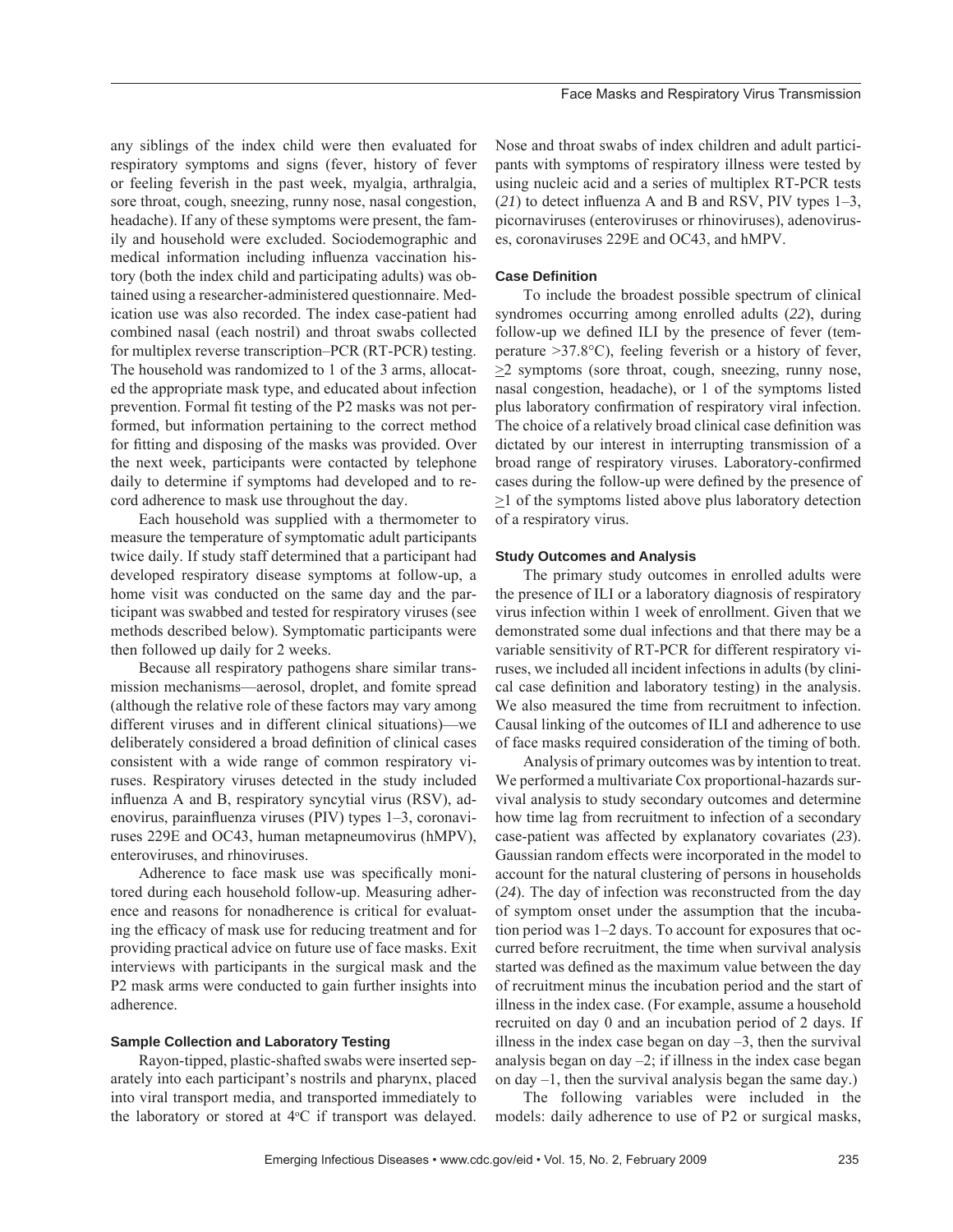number of adults in the household, number of siblings in the household, and index case <5 years of age. This analysis was performed using the survival package of the statistical software R (www.r-project.org). Comparisons among groups were made with the Fisher exact test for categorical variables. A 2-sided p value  $\leq 0.05$  was considered significant.

#### **Power Analysis**

Assuming a secondary attack rate in exposed adults of  $20\%$  and an intraclass correlation coefficient of  $30\%$ , we estimated that 94 adults would be needed in each arm of the study to show efficacy of  $>75\%$  of P2 or surgical masks at  $80\%$  power and with a p value of 0.05. Our efficacy estimate was a conservative assumption based on observational data for the combined effects of all mask types during the SARS epidemic in Hong Kong (*25*).

# **Results**

# **Study Population**

We recruited 290 adults from 145 families; 47 households (94 enrolled adults and 180 children) were randomized to the surgical mask group, 46 (92 enrolled adults and 172 children) to the P2 mask group, and 52 (104 enrolled adults and 192 children) to the no-mask (control) group. Two families in the control group were lost to follow-up during the study. Characteristics of the families who participated are shown in Table 1, with no significant differences noted among the 3 arms.

Samples were collected from 141 children; respiratory viruses were detected in 90 (63.8%) children. In 79 (56.0%) of 141 cases, a single pathogen was detected: influenza A in 19/141 (13.5%); influenza B in  $7/141$  (4.9%); adenoviruses in 7/141 (4.9%); RSV in 5/141 (3.5%); PIV in 8/141 (5.5%) (PIV-1 in 1/141 [0.70%]; PIV-2 in 2/141 [1.4%]; PIV-3 in 5/141 [3.5%]); hMPV in 8/141 (5.7%); and coronavirus OC43 in 3/141 (2.1%). Other viruses detected included picornaviruses in 22/141 (15.6%): rhinoviruses in 11/22 (50.0%); enteroviruses in 5/22 (22.7%) (enterovirus 68 in 1/5 [20.0%] and others in 4/5 [80.0%]); and uncharacterized nonsequenced picornaviruses in 6/22 (27.0%). An additional 11 children (7.8%) had dual or co-infection: 4 (2.8%) with adenovirus and rhinovirus, 2 (1.4%) with rhinovirus and coronavirus; and 1 each with influenza A and enterovirus, influenza A and PIV-2, influenza A and rhinovirus, RSV and enterovirus, and adenovirus and hMPV.

# **Adherence**

Characteristics of the adherent versus nonadherent participants who were recruited are shown in Table 2; no significant differences were noted between the 2 groups except for the presence of  $\geq$ 3 adults in the household. On day 1 of mask use, 36 (38%) of the 94 surgical mask users and 42 (46%) of the 92 P2 mask users stated that they were wearing the mask "most or all" of the time. Other participants were wearing face masks rarely or never. The difference between the groups was not significant ( $p = 0.37$ ). Adherence dropped to 29/94 (31%) and 23/92 (25%), respectively, by day 5 of mask use (Figure 2).

Table 3 shows reported problems with mask use. There were no significant differences in difficulties with mask use between the P2 and surgical mask groups, but  $\geq$ 50% reported concerns, the main one being that wearing a face mask was uncomfortable. Other concerns were that the child did not want the parent wearing a mask and the parent forgot to wear the mask. Additional comments made by some included that the mask did not fit well and that it was not

Table 1. Demographic characteristics of each household by arm of randomization in the study, Sydney, New South Wales, Australia, 2006 and 2007 winter influenza seasons.

|                                         |                                    | Surgical mask group  |         | P2 mask group        |         |
|-----------------------------------------|------------------------------------|----------------------|---------|----------------------|---------|
| Variable                                | Control group, no. $(\%)$ , n = 50 | No. $(%)$ , $n = 47$ | p value | No. $(%)$ , $n = 46$ | p value |
| Living arrangement                      |                                    |                      |         |                      |         |
| Reside in house                         | 38 (76)                            | 32(68)               | 0.39    | 33(72)               | 0.64    |
| >4 persons in house                     | 13(26)                             | 18 (38)<br>0.20      |         | 19(41)               | 0.11    |
| >3 adults in house                      | 8(16)                              | 11(23)               | 0.36    | 12(26)               | 0.23    |
| Demographics                            |                                    |                      |         |                      |         |
| Caucasian race*                         | 28 (56)                            | 20(43)               | 0.18    | 17(37)               | 0.06    |
| Both adults work                        | 28 (56)                            | 25(53)               | 0.78    | 27(59)               | 0.79    |
| Smoker in house                         | 12(24)                             | 12(26)               | 0.86    | 4(9)                 | 0.046   |
| Index child fully immunized             | 45 (90)                            | 45 (96)              | 0.28    | 39 (85)              | 0.44    |
| Index child attends childcare           | 37(74)                             | 34 (72)              | 0.85    | 27(59)               | 0.11    |
| Influenza vaccination                   |                                    |                      |         |                      |         |
| Index child                             | 1(2)                               | 1(2)                 | 0.97    | 0                    | 0.34    |
| 1 adult vaccinated                      | 2(4)                               | 2(4)                 | 0.95    | 0                    | 0.17    |
| Duration of child sickness <sup>+</sup> | 4                                  | 5                    |         | 4                    |         |
| Siblings reporting illness              | 3(6)                               | 1(1)                 | 0.34    | 0                    | 0.09    |

\*Information relates to the participating adult interviewed.

†Median no. days.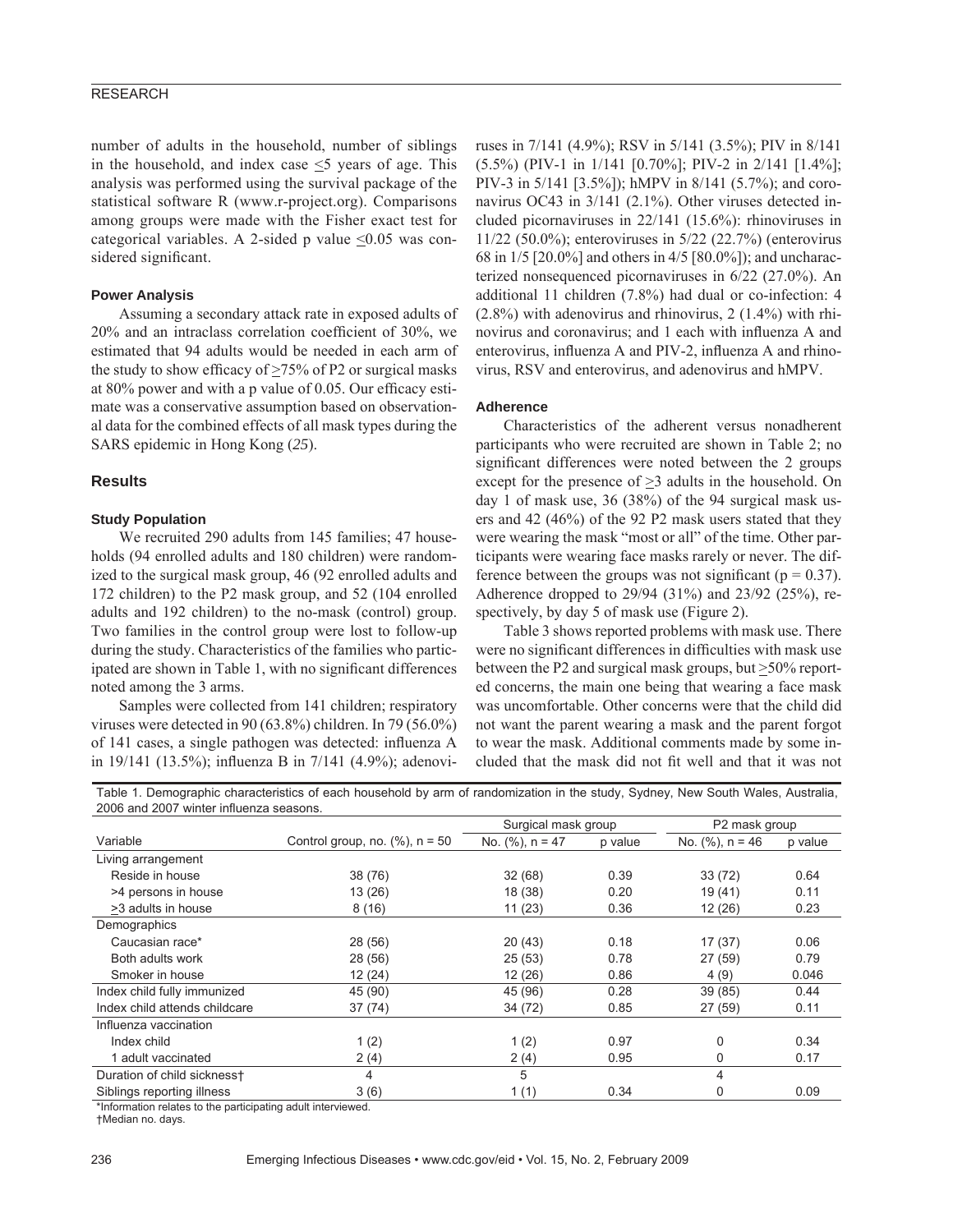|                                                              | Fully adherent mask users, no. (%),                                                        | Nonadherent mask users, no. (%), |         |
|--------------------------------------------------------------|--------------------------------------------------------------------------------------------|----------------------------------|---------|
| Variable                                                     | $n = 30$                                                                                   | $n = 156$                        | p value |
| Living arrangement                                           |                                                                                            |                                  |         |
| Reside in house                                              | 22 (73)                                                                                    | 108 (69)                         | 0.66    |
| >4 persons in house                                          | 11(37)                                                                                     | 64 (41)                          | 0.66    |
| >3 adults in house                                           | 3(10)                                                                                      | 43 (28)                          | 0.04    |
| Demographics                                                 |                                                                                            |                                  |         |
| Caucasian race <sup>+</sup>                                  | 10(33)                                                                                     | 29 (19)                          | 0.07    |
| Working adult                                                | 22 (73)                                                                                    | 118 (76)                         |         |
| Smoker in house                                              |                                                                                            |                                  |         |
| Daily handwashing                                            | 14 (45)                                                                                    | 54 (34)                          | 0.21    |
| Use of soap when handwashing                                 | 13 (43)                                                                                    | 65 (42)                          | 0.87    |
| Index child fully immunized                                  | 15(50)                                                                                     | 69 (44)                          | 0.56    |
| Index child attends childcare                                | 6(20)                                                                                      | 51 (33)                          | 0.17    |
| Influenza vaccination                                        |                                                                                            |                                  |         |
| Index child                                                  | 0                                                                                          | 1(0.5)                           | 0.66    |
| Adult 1                                                      | 0                                                                                          | 2(1)                             | 0.53    |
| Adult 2                                                      | 0                                                                                          | 2(1%)                            | 0.53    |
| Median days of child sickness                                | 5                                                                                          | 5                                |         |
| Siblings reporting illness                                   | 0                                                                                          | 1(0.5)                           | 0.66    |
| tinformation relates to the participating adult interviewed. | *Adherence to mask use and handwashing measured by daily self-reports and exit interviews. |                                  |         |

Table 2. Characteristics of adherent versus nonadherent mask wearers in the study, Sydney, New South Wales, Australia, 2006 and 2007 winter influenza seasons.\*

practical to wear at meal time or while asleep. Some adults wore the mask during the day but not at night, even though the sick child was sleeping beside them in their bed.

# **Intention-to-Treat Analysis**

ILI was reported in 21/94 (22.3%) in the surgical group, 14/92 (15.2%) in the P2 group, and 16/100 (16.0%) in the control group, respectively. Samples were collected from 43/51 (84%) sick adults, with respiratory viruses isolated in 17/43 (40%) sick adults. Viral pathogens were isolated from 6/94 (6.4%) in the surgical mask group, 8/92 (8.7%) in the P2 group, and 3/100 (3.0%) in the control group. In 10/17 laboratory-positive cases, the same respiratory virus was isolated in the adult and the child (surgical, 3/94; P2 group, 5/92; and control, 2/100). In 2 cases, the adult was the only person with a laboratory-confirmed virus (1 each from the P2 and surgical groups); in the remaining 5 adults, the virus detected in the child differed from that in the adult (surgical, 2; P2 group, 2; and control group, 1). No dual infections were detected in the adults. Intention-to-treat analysis by households and by participants showed no significant difference between the groups (Table 4).

# **Risk Factors for ILI**

Under the assumption that the incubation period is equal to 1 day (the most probable value for the 2 most common viruses isolated, influenza [21] and rhinovirus [26]), adherent use of P2 or surgical masks significantly reduces the risk for ILI infection, with a hazard ratio equal to 0.26 (95% CI [confidence interval] 0.09–0.77;  $p = 0.015$ ). No other covariate was significant. Under the less likely assumption that the incubation period is equal to 2 days, the quantified effect of complying with P2 or surgical mask use remains strong, although borderline significant; hazard ratio was 0.32 (95% CI 0.11–0.98;  $p = 0.046$ ). The study was underpowered to determine if there was a difference in efficacy between P2 and surgical masks (Table 5).

# **Discussion**

We present the results of a prospective clinical trial of face mask use conducted in response to an urgent need to clarify the clinical benefit of using masks. The key find-



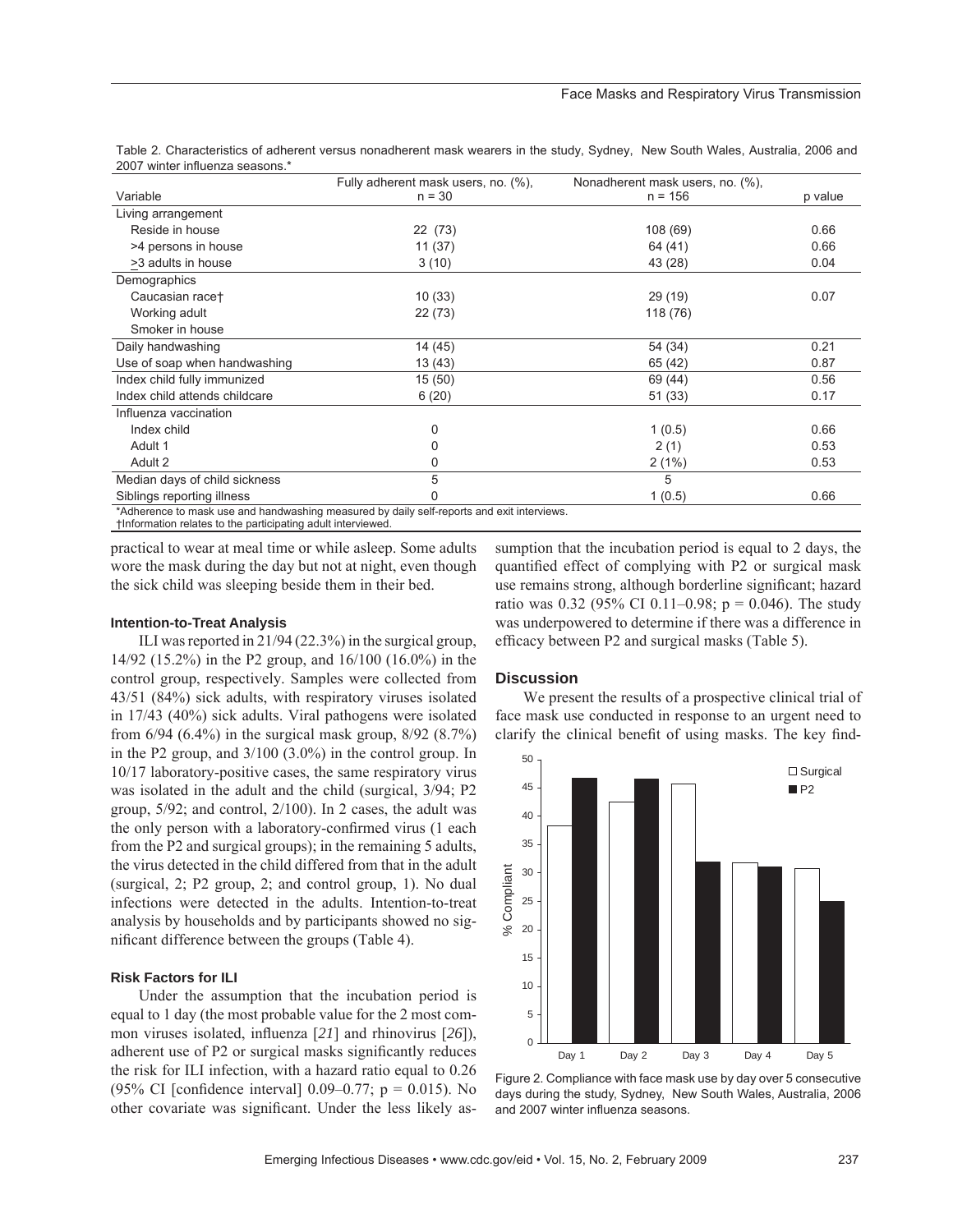| innuenza seasons.     |                                          |                                    |         |
|-----------------------|------------------------------------------|------------------------------------|---------|
| Reported problem      | Surgical mask users, no. $(\%)$ , n = 94 | P2 mask users, no. $(\%)$ , n = 92 | p value |
| None                  | 46 (49)                                  | 42 (46)                            | 0.66    |
| Uncomfortable         | 16 (17)                                  | 14 (15)                            | 0.74    |
| Forgot to wear it     | 8(9)                                     | 8(9)                               | 0.96    |
| Child did not like it | 6(6)                                     | 8(9)                               | 0.55    |
| Other                 | 18 (19)                                  | 20(22)                             | 0.66    |

Table 3. Problems with face use reported by participants in the study, Sydney, New South Wales, Australia, 2006 and 2007 winter influenza seasons.

ings are that  $\leq 50\%$  of participants were adherent with mask use and that the intention-to-treat analysis showed no difference between arms. Although our study suggests that community use of face masks is unlikely to be an effective control policy for seasonal respiratory diseases, adherent mask users had a significant reduction in the risk for clinical infection. Another recent study that examined the use of surgical masks and handwashing for the prevention of influenza transmission also found no significant difference between the intervention arms (*12*).

Our study found that only 21% of household contacts in the face mask arms reported wearing the mask often or always during the follow-up period. Adherence with treatments and preventive measures is well known to vary depending on perception of risk (*27*) and would be expected to increase during an influenza pandemic. During the height of the SARS epidemic of April and May 2003 in Hong Kong, adherence to infection control measures was high; 76% of the population wore a face mask, 65% washed their hands after relevant contact, and 78% covered their mouths when sneezing or coughing (*28*). In addition, adherence may vary depending on cultural context; Asian cultures are more accepting of mask use (*29*). Therefore, although we found that distributing masks during seasonal winter influenza outbreaks is an ineffective control measure characterized by low adherence, results indicate the potential efficacy of masks in contexts where a larger adherence may be expected, such as during a severe influenza pandemic or other emerging infection.

We estimated that, irrespective of the assumed value for the incubation period (1 or 2 days), the relative reduction in the daily risk of acquiring a respiratory infection associated with adherent mask use (P2 or surgical) was in the range of 60%–80%. Those results are consistent with those of a simpler analysis in which persons were stratified according to adherence (online Technical Appendix, available from www.cdc.gov/EID/content/15/2/233-Techapp. pdf). We emphasize that this level of risk reduction is dependent on the context, namely, adults in the household caring for a sick child after exposure to a single index case.

| Table 4. Intention-to-treat analysis used in the study* |           |           |                       |                |          |                       |        |          |                       |        |
|---------------------------------------------------------|-----------|-----------|-----------------------|----------------|----------|-----------------------|--------|----------|-----------------------|--------|
|                                                         | Control   | All masks |                       | Surgical masks |          | P2 masks              |        |          |                       |        |
|                                                         | group,    |           | RR                    | p              |          | RR                    | p      |          | <b>RR</b>             | p      |
| Data                                                    | no. (%)   | No. (%)   | (95% CI) <sup>+</sup> | valuet         | No. (%)  | (95% CI) <sup>+</sup> | valuet | No. (%)  | (95% CI) <sup>+</sup> | value† |
| By house                                                | $n = 50$  | $n = 93$  |                       |                | $n = 47$ |                       |        | $n = 46$ |                       |        |
| ILI                                                     | 12 (24)   | 25(27)    | 1.12                  | 0.84           | 15 (32)  | 1.33                  | 0.50   | 10 (22)  | 0.91                  | 0.81   |
|                                                         |           |           | $(0.62 - 2.03)$       |                |          | $(0.70 - 2.54)$       |        |          | $(0.43 - 1.89)$       |        |
| By individual                                           | $n = 100$ | $n = 186$ |                       |                | $n = 94$ |                       |        | $n = 92$ |                       |        |
| ILI                                                     | 16 (16)   | 33(18)    | 1.11                  | 0.75           | 19 (20)  | 1.29                  | 0.46   | 14 (15)  | 0.95                  | 1      |
|                                                         |           |           | $(0.64 - 1.91)$       |                |          | $(0.69 - 2.31)$       |        |          | $(0.49 - 1.84)$       |        |
| Laboratory confirmed infections                         |           |           |                       |                |          |                       |        |          |                       |        |
| Influenza A                                             | 0         | 3(2)      |                       |                | 1(1)     |                       |        | 2(2)     |                       |        |
| Influenza B                                             | 0         | 1(0.5)    |                       |                | 0        |                       |        | 1(1)     |                       |        |
| <b>RSV</b>                                              | 1(1)      | 1(0.5)    |                       |                | 0        |                       |        | 0        |                       |        |
| hMPV                                                    | 0         | 0         |                       |                | 0        |                       |        | $\Omega$ |                       |        |
| Adenoviruses                                            | 0         | 2(1)      |                       |                | 0        |                       |        | 2(2)     |                       |        |
| PIV <sub>‡</sub>                                        | 1(1)      | 1(0.5)    |                       |                | 1(1)     |                       |        | 0        |                       |        |
| Coronaviruses                                           | 1(1)      | 0         |                       |                | $\Omega$ |                       |        | 0        |                       |        |
| Rhinoviruses                                            | 0         | 5(3)      |                       |                | 3(3)     |                       |        | 2(2)     |                       |        |
| Enteroviruses                                           | 0         | 0         |                       |                | $\Omega$ |                       |        | 0        |                       |        |
| Picornoviruses                                          | 0         | 1(0.5)    |                       |                | 0        |                       |        | 1(1)     |                       |        |
| Total                                                   | 3(3)      | 14(8)     | 2.51                  | 0.19           | 6(6)     | 2.13                  | 0.32   | 8(9)     | 2.90                  | 0.12   |
|                                                         |           |           | $(0.74 - 8.5)$        |                |          | $(0.55 - 8.26)$       |        |          | $(0.79 - 10.6)$       |        |

\*RR, relative risk; CI, confidence interval; ILI, influenza-like illness; RSV, respiratory syncytial virus; hMPV, human metapneumovirus; PIV, parainfluenza virus.

†Reference group is the control group.

‡Types 1–3; 229E/OC43.

§Types 1–3.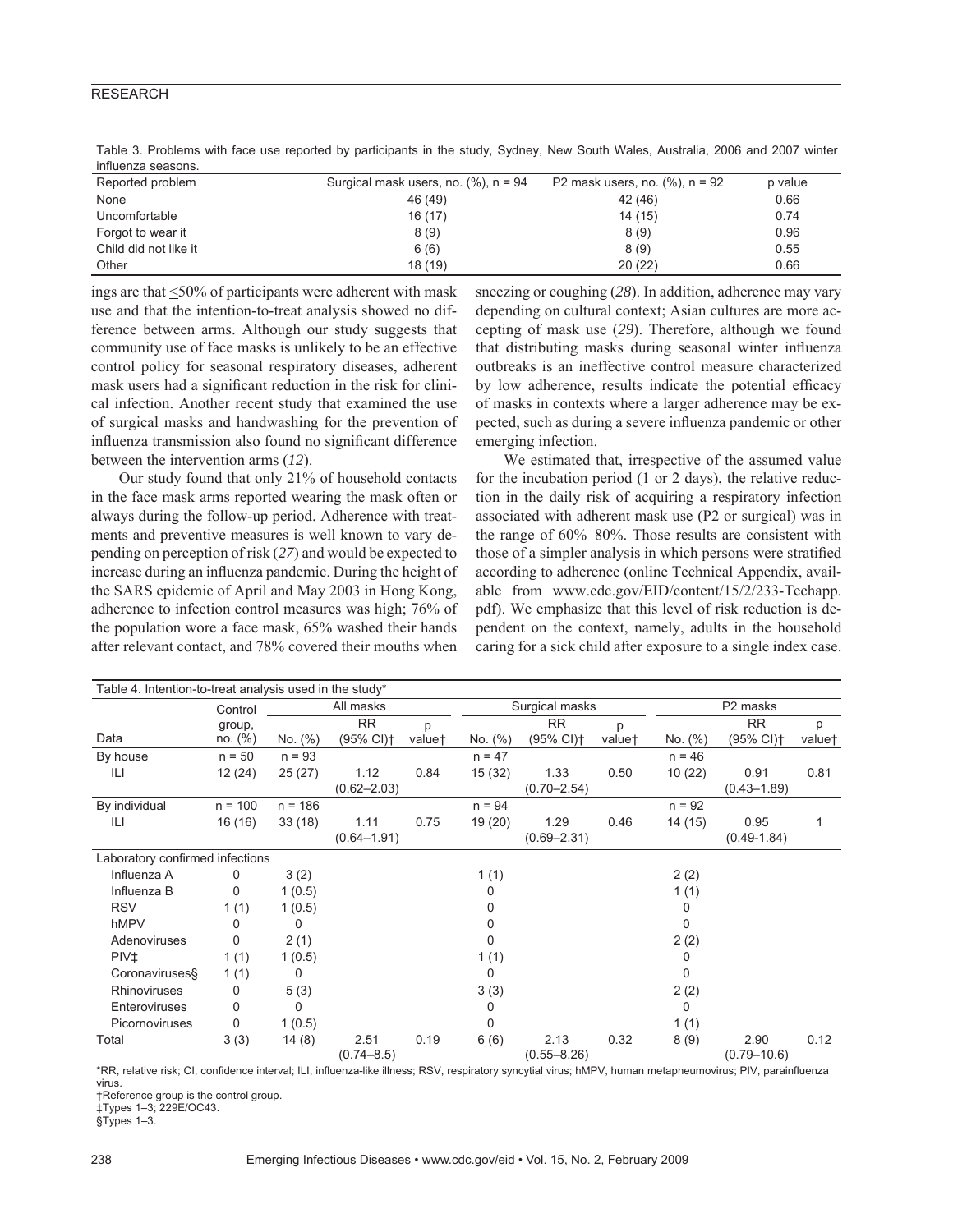Table 5. Estimates of hazard ratios for ILI in the study\*

|                                                        | Global effect of mask use |             | Effect per mask type  |            |  |  |  |
|--------------------------------------------------------|---------------------------|-------------|-----------------------|------------|--|--|--|
| Variable                                               | Hazard ratio (95% CI)     | p value     | Hazard ratio (95% CI) | p value    |  |  |  |
| 1-d incubation period                                  |                           |             |                       |            |  |  |  |
| Adherence to use of surgical or P2 mask+               | $0.26(0.09 - 0.77)$       | $0.015 \pm$ |                       |            |  |  |  |
| Adherence to use of surgical mask+                     |                           |             | $0.27(0.06 - 1.24)$   | 0.09       |  |  |  |
| Adherence to use of P2 mask+                           |                           |             | $0.24(0.05 - 1.08)$   | 0.06       |  |  |  |
| No. adults                                             | $1.07(0.66 - 1.71)$       | 0.80        | $1.06(0.66 - 1.71)$   | 0.80       |  |  |  |
| No. siblings                                           | $0.86(0.55 - 1.35)$       | 0.52        | $0.86(0.55 - 1.35)$   | 0.52       |  |  |  |
| Index patient $<$ 5 y of age                           | $0.88(0.41 - 1.89)$       | 0.75        | $0.88(0.41 - 1.89)$   | 0.74       |  |  |  |
| Frailty§                                               |                           | $0.005 \pm$ |                       | $0.004\pm$ |  |  |  |
| 2- d incubation period                                 |                           |             |                       |            |  |  |  |
| Adherence to use of surgical or P2 maskt               | $0.32(0.11 - 0.98)$       | $0.046 \pm$ |                       |            |  |  |  |
| Adherence to use of surgical mask+                     |                           |             | $0.18(0.02 - 1.38)$   | 0.099      |  |  |  |
| Adherence to use of P2 mask+                           |                           |             | $0.45(0.12 - 1.62)$   | 0.22       |  |  |  |
| No. adults                                             | $1.13(0.71 - 1.81)$       | 0.60        | $1.14(0.71 - 1.82)$   | 0.59       |  |  |  |
| No. siblings                                           | $0.80(0.51 - 1.27)$       | 0.34        | $0.80(0.50 - 1.27)$   | 0.34       |  |  |  |
| Index patient $<$ 5 y of age                           | $1.02(0.46 - 2.24)$       | 0.96        | $1.02(0.47 - 2.25)$   | 0.95       |  |  |  |
| Frailty                                                |                           | $0.004\pm$  |                       | $0.004\pm$ |  |  |  |
| *ILI, influenza-like illness; CI, confidence interval. |                           |             |                       |            |  |  |  |

†Time-dependent variable.

‡p<0.05 significant (indicates that the outcome for 1 person is correlated with the outcome of other persons in the household).

§This term measures if the clustering of subjects in households is relevant to quantify the risk of ILI infection.

We urge caution in extrapolating our results to school, workplace, or community contexts, or where multiple, repeated exposures may occur, such as in healthcare settings. The exact mechanism of potential clinical effectiveness of face mask use may be the prevention of inhalation of respiratory pathogens but may also be a reduction in handto-face contact. Our study could not determine the relative contributions of these mechanisms.

In our study, fit testing for P2 masks was not conducted because this is unlikely to be feasible in the general community during a pandemic. As such, we felt it was more appropriate to determine the efficacy of non–fit-tested masks. We found no difference in adherence between P2 and surgical masks, an important finding, as there is a common belief among healthcare workers that P2 masks are less comfortable. The size of the study did not permit conclusive comparison of the relative efficacy of P2 masks and surgical masks. Given the 5- to 10-fold cost difference between the 2 mask types, quantifying any difference in efficacy between surgical masks and particulate respirators remains a priority that needs to be addressed by a larger trial.

A possible limitation of the study is that some adults may have been incubating infection at the time of enrollment. However, this effect would have biased the results toward the null in the intention-to-treat analysis. The survival analysis explicitly accounted for the existence of a fixed incubation period and incubating infections at the time of enrollment. A potential alternative study design would be to enroll participants from asymptomatic households, do follow-up for development of infection, and then immediately intervene with masks. For such a design, given that only 15%–20% of closely exposed adults will develop illness after exposure to an ill child, thousands of households (rather than hundreds) would be required to afford the same study power. In addition, such a design would have been fraught with underascertainment of incident infections and delayed implementation of mask intervention. We believe ours is a more efficient design. A further limitation is that some parents may have acquired infection outside the home. We identified 5 child–parent pairs with discordant viral infections. The randomization process should have ensured that outside exposure was equally distributed between arms, and this effect would have biased the results toward the null.

In retrospect, relying on laboratory-confirmed cases as the primary outcome may have been unrealistic for a study of this size. ILI in enrolled adults was 17.1%, but laboratory confirmation was modest; the virus was identified in only 34.7% of adult ILI cases (the rate of laboratory diagnosis in children was high at 63.8%). However, even intention-totreat analysis using ILI outcome shows no significant difference between the groups. We used self-reporting to determine adherence; previous research indicates that patient self-reporting is more reliable than judgments by doctors or nurses when compared against urine drug levels (*30*). In addition, the significant association between adherence and clinical protection provides internal validation of selfreporting as a measure.

An important aspect of this study is that we included respiratory viruses other than influenza. Although these viruses may differ in their relative dependence (accurate quantitation of this relativity is uncertain for the various viruses) on different transmission mechanisms (i.e., large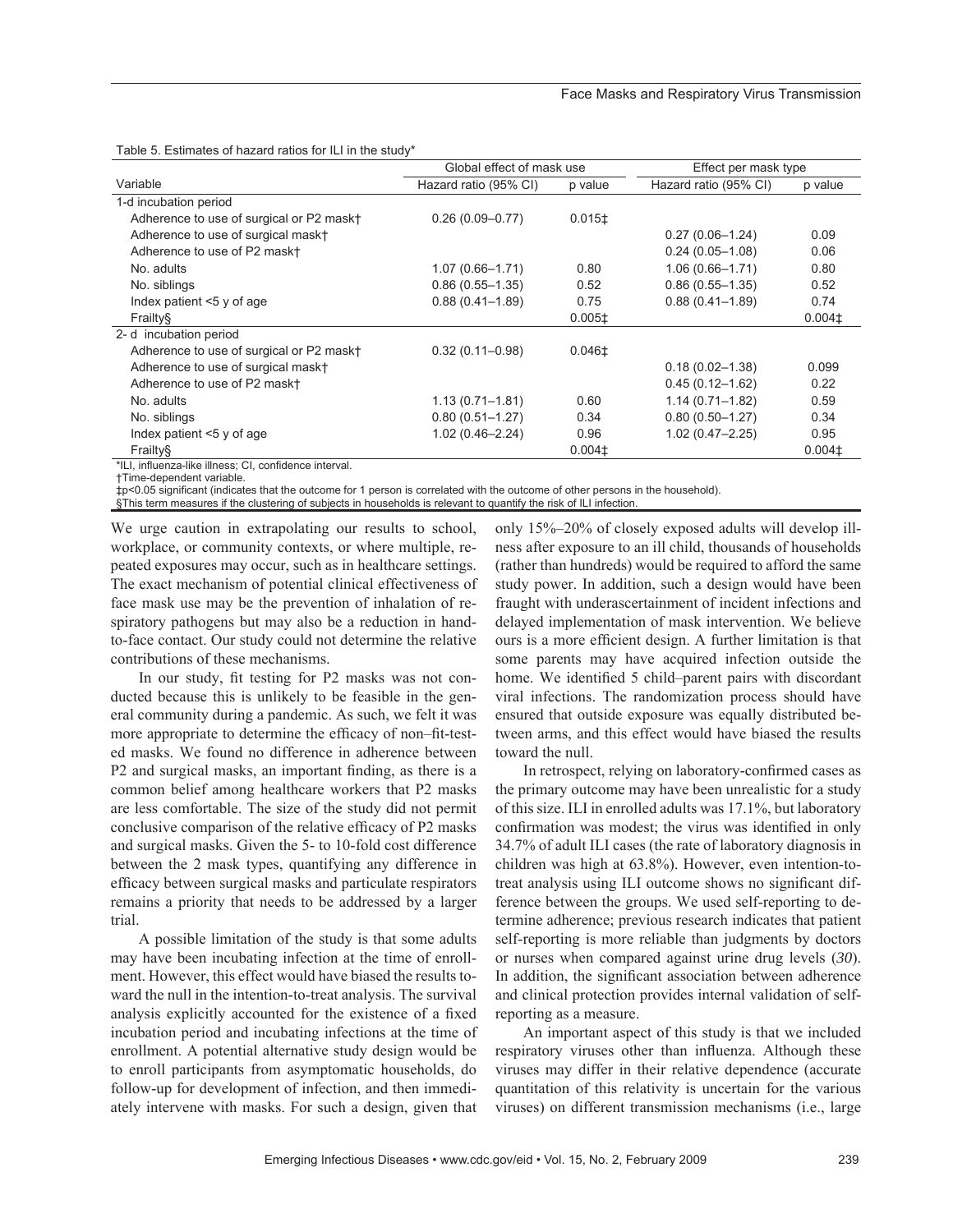droplet, aerosol, or fomite), all are transmitted by the respiratory route. Therefore, face mask use should have some effect on virus transmission (e.g., interference with handnose contact), given that participants in all arms of the study received the same infection control advice. In addition, we argue that assessing multiple respiratory viruses allows our results to be generalized more broadly to other infections, including new respiratory viruses that may emerge in the future. Conversely, the low rate of confirmed influenza A or B infection (18.4%) in the study could mean that our findings are not directly applicable to a scenario in which influenza predominates. If influenza is more likely than the other viruses in our study to be transmitted by the respiratory route, the prevalence of mixed infections would tend to bias our results toward the null. However, it is possible that a pandemic strain may have different transmission characteristics than seasonal strains as demonstrated by attack rates in different age groups in pandemics compared with seasonal outbreaks and by the detection of influenza virus in different clinical samples in human influenza virus A (H5N1) cases.

Results of our study have global relevance to respiratory disease control planning, especially with regard to home care. During an influenza pandemic, supplies of antiviral drugs may be limited, and there will be unavoidable delays in the production of a matched pandemic vaccine (*31*). For new or emerging respiratory virus infections, no pharmaceutical interventions may be available. Even with seasonal influenza, widespread oseltamivir resistance in influenza virus  $A(H1N1)$  strains have recently been reported (*32*). Masks may therefore play an important role in reducing transmission.

#### **Acknowledgments**

We thank John Horvath, Chief Medical Officer of Australia, for providing us with the opportunity to respond to an urgent policy need for obtaining evidence on the efficacy of using face masks. Thanks also to Noemie Ovdin, Linda Donovan, Sophie Branch, Ken McPhie, and Mala Ratnamohan for laboratory testing; Terence Campbell for comments on the manuscript; and the staff of the Emergency Department at the Children's Hospital Westmead and of the primary care practice of Michael Fasher for assisting with the recruitment of study participants.

The Office of Health Protection, Department of Health and Ageing, Australia, 3M Australia, and Medical Research Council (UK) provided funding for this trial. The National Health and Medical Research Council and the School of Pediatrics and Child Health, University of Sydney, provided salary support.

Dr MacIntyre is head of the School of Public Health and Community Medicine at the University of New South Wales, Australia, and professor of Infectious Diseases Epidemiology. Her research interests include the detailed understanding of the

transmission dynamics and prevention of infectious diseases, particularly respiratory pathogens such as influenza, tuberculosis, and other vaccine-preventable infections.

#### **References**

- 1. Cauchemez S, Valleron A-J, Boelle P-Y, Flahault A, Ferguson NM. Estimating the impact of school closure on influenza transmission from sentinel data. Nature. 2008;452:750–4. DOI: 10.1038/nature06732
- 2. Rabie T, Curtis V. Handwashing and risk of respiratory infections: a quantitative systematic review. Trop Med Int Health. 2006;11:258– 67. DOI: 10.1111/j.1365-3156.2006.01568.x
- 3. Larson E, Aiello A, Lee LV, Della-Latta P, Gomez-Duarte C, Lin S. Short- and long-term effects of handwashing with antimicrobial or plain soap in the community. J Community Health. 2003;28:139–50. DOI: 10.1023/A:1022699514610
- 4. Larson EL, Lin SX, Gomez-Pichardo C, Della-Latta P. Effect of antibacterial home cleaning and handwashing products on infectious disease symptoms: a randomized, double-blind trial. Ann Intern Med. 2004;140:321–9.
- 5. Luby SP, Agboatwalla M, Feikin DR, Painter J, Billhimer W, Altaf A, et al. Effect of handwashing on child health: a randomized controlled trial. Lancet. 2005;366:225–33. DOI: 10.1016/S0140-6736- (05)66912-7
- 6. Luby SP, Agboatwalla M, Painter J, Altaf A, Billhimer WL, Hoekstra RM. Effect of intensive handwashing promotion on childhood diarrhea in high-risk communities in Pakistan: a randomized controlled trial. JAMA. 2004;291:2547–54. DOI: 10.1001/jama.291.21.2547
- 7. Black RE, Dykes AC, Anderson KE, Wells JG, Sinclair SP, Gary GW Jr, et al. Handwashing to prevent diarrhea in day-care centers. Am J Epidemiol. 1981;113:445–51.
- Girou E, Loyeau S, Legrand P, Oppein F, Brun-Buisson C. Efficacy of handrubbing with alcohol-based solution versus standard handwashing with antiseptic soap: randomized clinical trial. BMJ. 2002;325:362. DOI: 10.1136/bmj.325.7360.362
- 9. Le CT. Statistical comparison of two handwashing protocols. Stat Med. 1986;5:393–6. DOI: 10.1002/sim.4780050412
- 10. Pereira LJ, Lee GM, Wade KJ. An evaluation of five protocols for surgical handwashing in relation to skin condition and microbial counts. J Hosp Infect. 1997;36:49–65. DOI: 10.1016/S0195-6701- (97)90090-6
- 11. Slota M, Green M, Farley A, Janosky J, Carcillo J. The role of gown and glove isolation and strict handwashing in the reduction of nosocomial infection in children with solid organ transplantation. Crit Care Med. 2001;29:405–12. DOI: 10.1097/00003246-200102000- 00034
- 12. Cowling BJ, Fung ROP, Cheng CKY, Fang VJ, Chan KH, Seto WH, et al. Preliminary findings of a randomized trial of non-pharmaceutical interventions to prevent influenza transmission in households. PLoS One. 2008;3:e2101. DOI: 10.1371/journal.pone.0002101
- 13. Kao T-W, Huang K-C, Huang Y-L, Tsai T-J, Hsieh B-S, Wu M-S. The physiological impact of wearing an N95 mask during hemodialysis as a precaution against SARS in patients with end-stage renal disease. J Formos Med Assoc. 2004;103:624–8.
- 14. Lim ECH, Seet RCS, Lee KH, Wilder-Smith EPV, Chuah BYS, Ong BKC. Headaches and the N95 face-mask amongst healthcare providers. Acta Neurol Scand. 2006;113:199–202. DOI: 10.1111/j.1600- 0404.2005.00560.x
- 15. Mardimae A, Slessarev M, Han J, Sasano H, Sasano N, Azami T, et al. Modified N95 mask delivers high inspired oxygen concentrations while effectively filtering aerosolized microparticles. Ann Emerg Med. 2006;48:391–9. DOI: 10.1016/j.annemergmed.2006.06.039